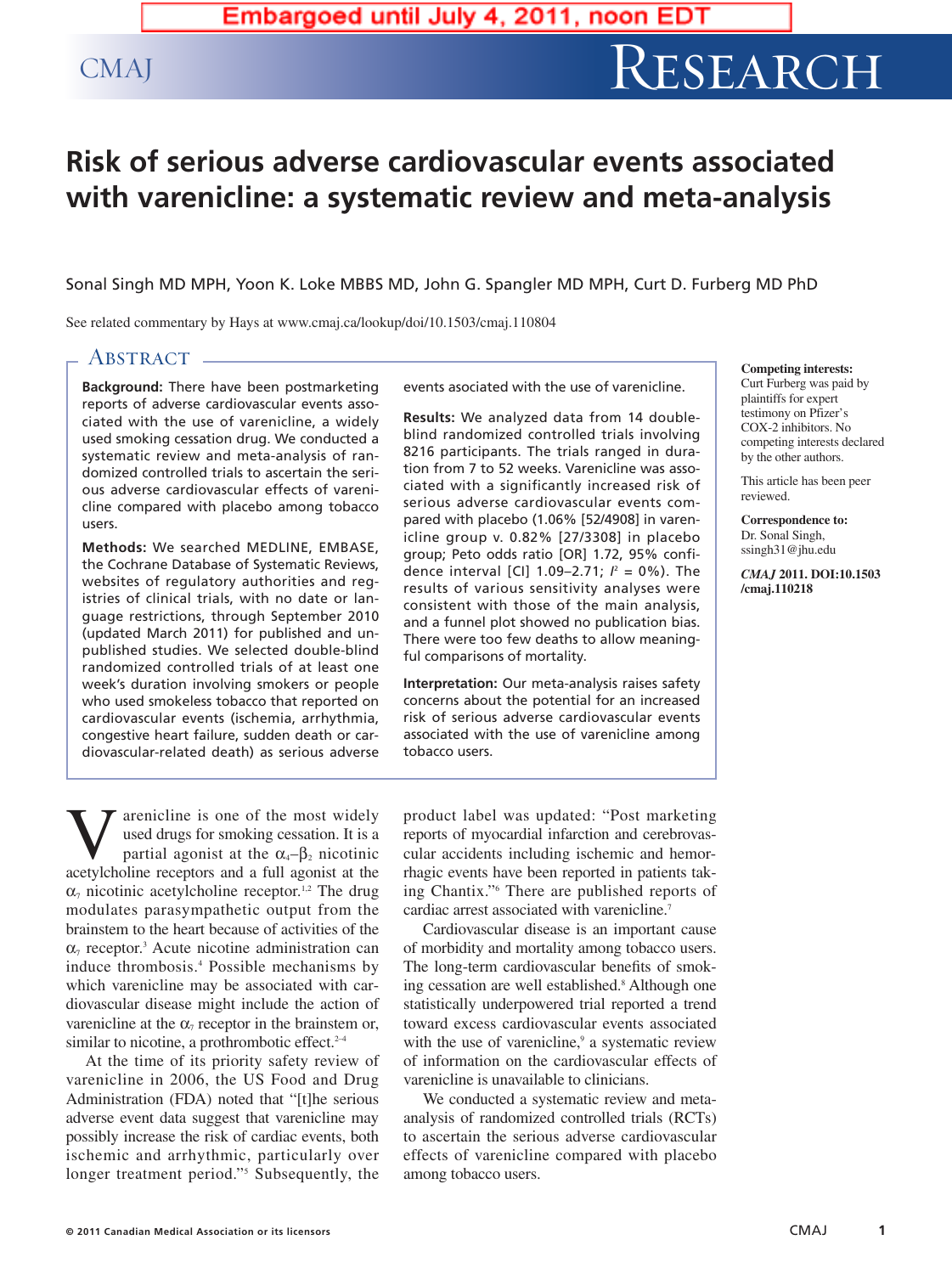#### **Methods**

#### **Literature search**

We initially searched MEDLINE and EMBASE in September 2010 using free text and indexing terms for "varenicline" and "clinical trials." At the same time, we identified unpublished studies from the websites of regulatory authorities (the FDA and the European Medicines Agency), as well as results of clinical trials of varenicline included in the ClinicalTrials.gov Results Database (www.clinicaltrials.gov/ct2/info/results) and the industry-sponsored Clinical Study Results Database (www.clinicalstudyresults.org/home). In March 2011, we conducted an updated search using an optimized filter for MEDLINE and an RCT filter for EMBASE; we also searched the Cochrane Central Register of Controlled Trials. We evaluated the bibliographies of included trials and recent systematic reviews, Cochrane reviews<sup>1</sup> and meta-analyses for relevant RCTs. We did not have any language restrictions. Details of our search strategy appear in Appendix 1 (available at www.cmaj.ca/lookup/suppl /doi:10.1503/cmaj.110218/-/DC1).

We selected double-blind RCTs with at least one week of follow-up that evaluated varenicline as the intervention drug versus a placebo among tobacco users and that reported on cardiovascular events (including no events). We excluded RCTs involving non-tobacco users and observational studies.

We chose the minimum follow-up period of one week to ascertain the early cardiovascular effects of varenicline, because the half-life of the drug is about 24 hours and at least five half-lives are needed to reach a steady state.<sup>10</sup> Our primary analysis focused on double-blind placebocontrolled trials, because blinding is critical to the adequate ascertainment of serious adverse events and because placebo-controlled trials provide unconfounded estimates of treatment effect. In addition, nicotine replacement therapy may be associated with cardiovascular risk. <sup>11</sup> Open-label trials and trials of varenicline and active comparators were systematically identified and evaluated in a sensitivity analysis.

#### **Outcome measures**

The primary outcome was any ischemic or arrhythmic adverse cardiovascular event (myocardial infarction, unstable angina, coronary revascularization, coronary artery disease, arrhythmias, transient ischemic attacks, stroke, sudden death or cardiovascular-related death, or congestive heart failure) reported by the investigators during the double-blind period of the trial. We evaluated allcause mortality as a secondary outcome.

#### **Data abstraction**

We scanned all titles and abstracts of studies identified through our searches and excluded articles that clearly did not meet the selection criteria. We evaluated full-text versions of the remaining articles for their eligibility to be included in the review. We evaluated trials listing adverse events and recorded numerical data on adverse cardiovascular events and specific descriptions of cardiovascular events in the studies up to the completion of the specified follow-up period. We collected information on the study design, the phase of the trial, the location of the study, any exclusions from enrolment of patients with cardiac conditions and significant cardiac risk factors, the dose of varenicline, the patients' mean age, the proportion of patients who were men, the ethnicity, the duration of tobacco use and relevant outcomes. To avoid potential duplication, we reconciled studies published in journals with trial reports from the manufacturer and regulatory authorities.

#### **Assessment of risk of bias**

We evaluated the studies for adequacy of sequence generation, allocation concealment, blinding of participants and personnel, reporting of withdrawals and loss to follow-up, and reporting of adverse outcomes. <sup>12</sup> Two of us (S.S. and J.G.S. or Y.K.L.) were independently involved in all stages of study selection, data extraction and quality assessment. All discrepancies were resolved after rechecking the source papers and further discussion among the reviewers, with arbitration by a third reviewer (C.D.F) and full consensus before inclusion.

#### **Data synthesis**

We used Review Manager (RevMan version 5.025; Nordic Cochrane Center, Copenhagen, Denmark) to conduct the meta-analysis. The unit of analysis was individuals with adverse cardiovascular events. Analysis was by intention to treat and included all participants, including dropouts, to minimize bias due to differences in dropout numbers between groups. We used the Peto method to calculate odds ratios (ORs) and 95% confidence intervals (CIs) because this method provides the best confidence interval coverage and is more powerful and relatively less biased than the random-effects analysis when dealing with low event rates.<sup>13</sup> Statistical heterogeneity was assessed using the  *statistic,* with values of 50% or more indicating a substantial level of heterogeneity. <sup>14</sup> Statistical significance was set at two-sided  $\alpha$  of 0.05. In trials that had more than two intervention groups, we preserved randomization but collapsed the multi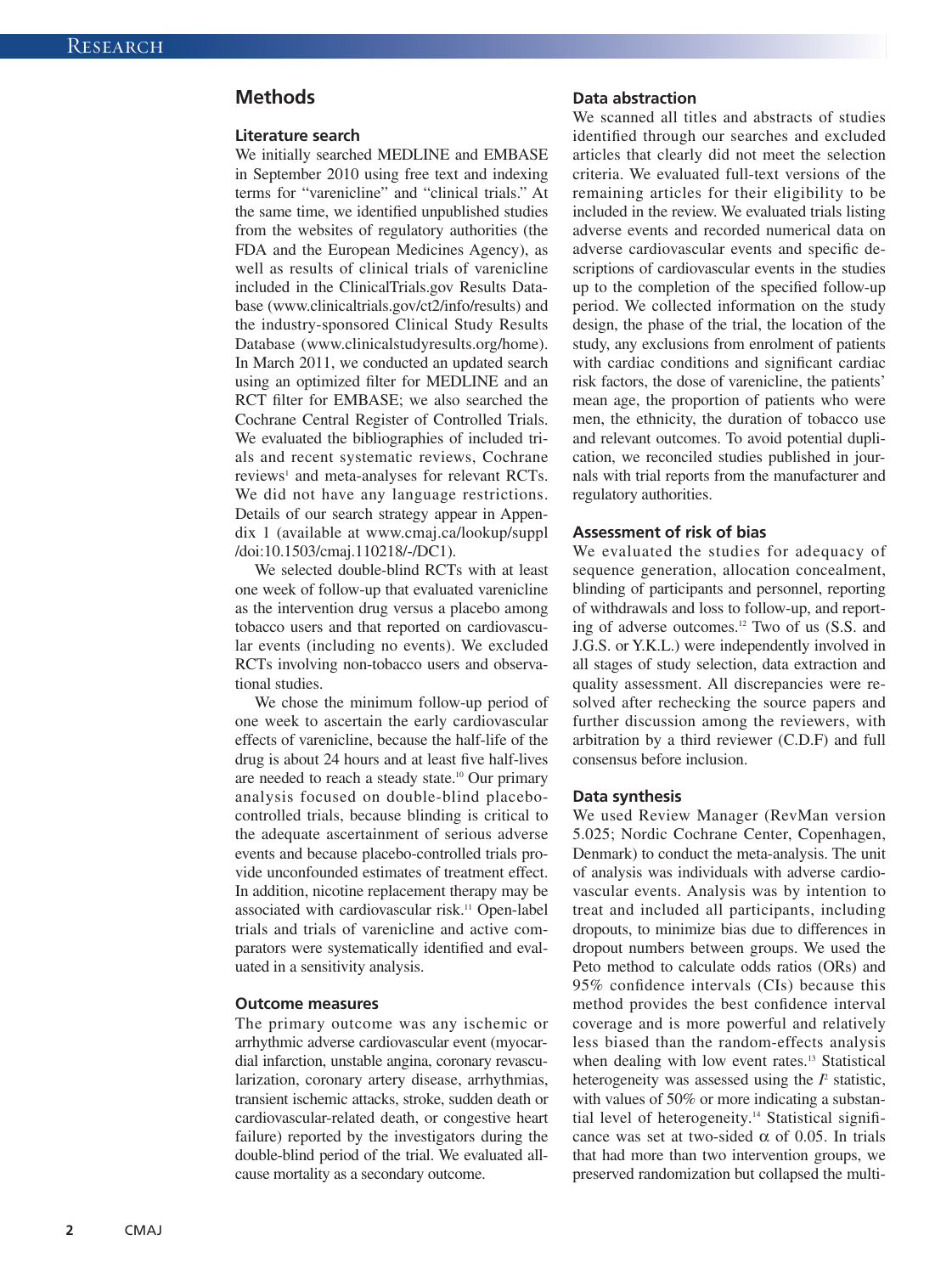ple intervention arms (e.g., varenicline 0.25 mg twice daily and 0.5 mg twice daily) into single treatment arms. 12

To account for potential imbalance in trial size and in the number of studies with zero events, prespecified sensitivity analyses were conducted using the fixed Mantel–Haenszel test. 14,15 Prespecified sensitivity analyses were also conducted to determine the influence on effect size of the choice of comparators (placebo v. active controls), and of the role of individual trials by excluding the most influential trial. <sup>9</sup> To maintain similarity of investigator-reported definitions of cardiovascular events across the trials, we conducted sensitivity analyses to determine the robustness of effect size when unadjudicated cardiovascular events were added from the trial that reported adjudicated events. <sup>9</sup> We evaluated the effects of limiting our analysis to trials that used a similar dose of varenicline (1 mg twice daily) or to trials that reported only on specific cardiovascular outcomes of myocardial infarction, stroke and cardiovascularrelated death. Publication bias was estimated via examination of asymmetry in a funnel plot.

The protocol is available on request from the corresponding author.

#### **Results**

#### **Study characteristics**

The selection of studies included in our review is summarized in Figure 1. Fourteen double-blind placebo-controlled trials were included in the meta-analysis. 9,16–28 An additional open-label trial of varenicline versus nicotine replacement therapy was included in the sensitivity analysis.<sup>29</sup>

Characteristics of the trials are summarized in Table 1 and Appendix 2 (available at www .cmaj.ca/lookup/suppl/doi:10.1503/cmaj.110218 /-/DC1). The 14 double-blind placebo-controlled trials enrolled a total of 8216 patients (4908 in the varenicline arms, 3308 in the placebo arms). The sample sizes ranged from 250 to 1210. The duration of treatment ranged from 7 weeks to 52 weeks, and the total duration of study, including treatment and follow-up, ranged from 24 to 52 weeks. All but one of the trials enrolled smokers; the remaining trial enrolled people who used smokeless tobacco. <sup>18</sup> The primary outcome was the continuous abstinence rate in 12 trials,<sup>9,16-25,27</sup> the long-term quit rate in 1 trial <sup>26</sup> and long-term safety in 1 trial.<sup>28</sup> All but one of the trials excluded patients with a history of cardiovascular disease; the remaining trial included participants with stable cardiovascular disease but excluded those with unstable cardiovascular disease. <sup>9</sup> Two of the 14 RCTs also had a bupropion comparator group. 19,20 In most of the trials, the dose of vareniciline was 1 mg twice daily. Three trials reported on lower doses of varenicline. 21,23,24

Details of the risk-of-bias assessment appear in Table 2 and Appendix 3 (available at www.cmaj.ca /lookup/suppl/doi:10.1503/cmaj.110218/-/DC1). Nine RCTs were judged to be at low risk of bias (adequate sequence generation, allocation concealement and double blinding, and clear reporting of withdrawal rates);<sup>9,18-23,26,27</sup> the remaining five RCTs were at unclear risk of bias owing to incomplete reporting of randomization. 16,17,24,25,28 The openlabel trial had an unclear risk of bias. <sup>29</sup> Loss to follow-up ranged from as low as none (in a treatment



**Figure 1: Selection of double-blind placebo-controlled randomized controlled trials (RCTs) for inclusion in the systematic review and meta-analysis of the risk of serious adverse cardiovascular events associated with varenicline use. \*An additional open-label trial of varenicline versus nicotine replacement therapy was included in the sensitivity analysis.**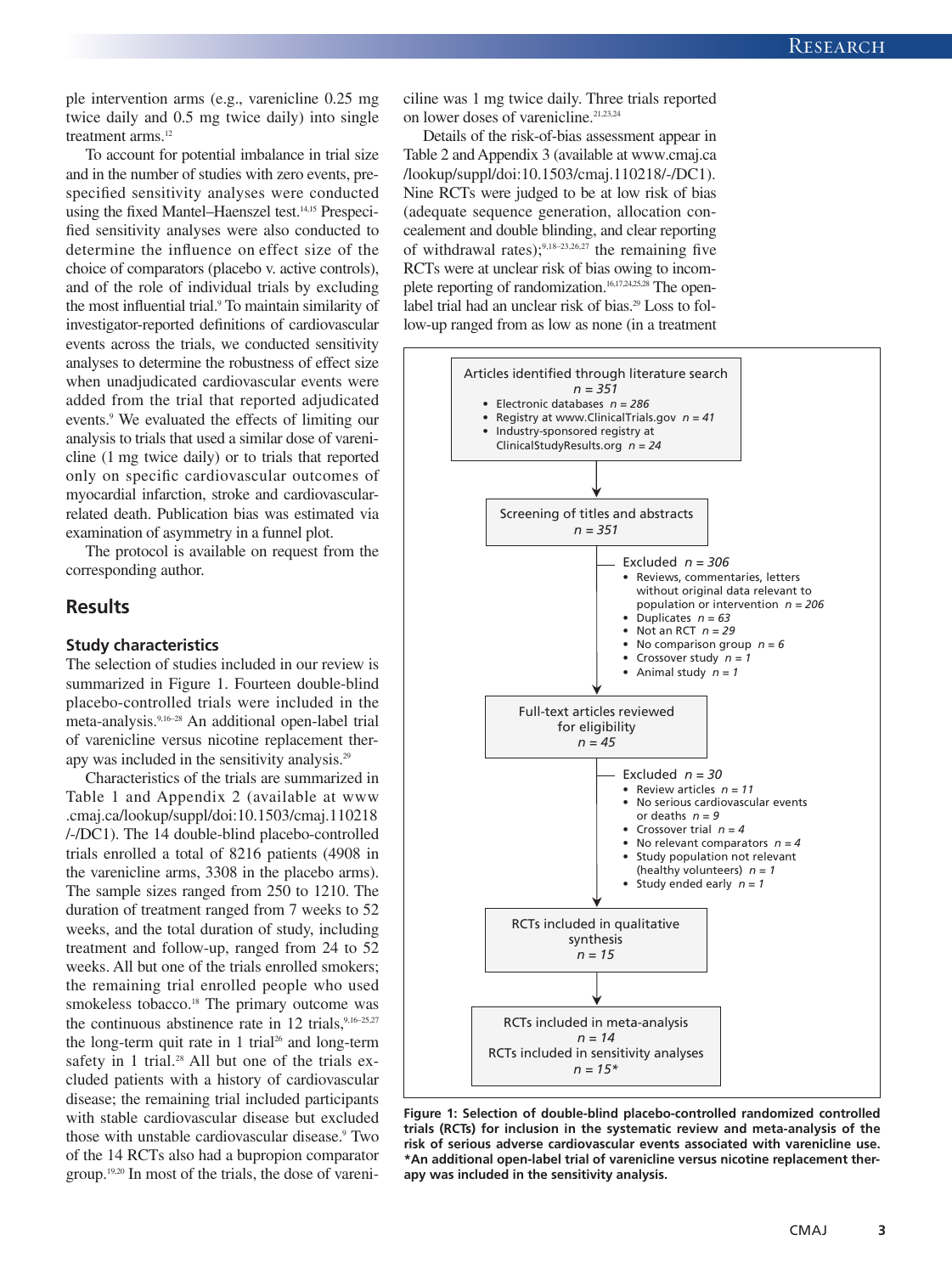| Table T. Characteristics of randomized controlled trials of varenicime included in the analysis of serious adverse cardiovascular<br>events* |                                          |                 |                                                      |                                                                               |                                       |                        |                                |             |
|----------------------------------------------------------------------------------------------------------------------------------------------|------------------------------------------|-----------------|------------------------------------------------------|-------------------------------------------------------------------------------|---------------------------------------|------------------------|--------------------------------|-------------|
| Study                                                                                                                                        | Duration of Duration<br>treatment,<br>wk | of study,<br>wk | Primary<br>outcome                                   | Cardiac<br>exclusions at enrolment                                            | Drug and dose                         | No. of<br>participants | Age, yr, mean<br>(SD or range) | Males,<br>% |
| Protocol                                                                                                                                     | 12                                       | 26              | Continous                                            | Clinically significant CVD                                                    | Varenicline 1 mg bid                  | 394                    | 43.1 (18–69)                   | 60.4        |
| A3051080, 2010 <sup>th</sup>                                                                                                                 |                                          |                 | abstinence rate                                      | in last 6 mo, systolic<br>$BP > 150$ mm Hg                                    | Placebo                               | 199                    | 43.9 (20-71)                   | 60.4‡       |
| Protocol                                                                                                                                     | 12                                       | 24              | Continous quit<br>rate, continous<br>abstinence rate | No serious or unstable                                                        | Varenicline 1 mg bid                  | 493                    | 43.9 (18–75)                   | 60.3        |
| A3051095, 2010 <sup>17</sup>                                                                                                                 |                                          |                 |                                                      | disease in last 6 mo                                                          | Placebo                               | 166                    | 43.2 (18–72)                   | 60.0        |
| Fagerstrom                                                                                                                                   | 12                                       | 26              | Continous quit<br>rate                               | Any serious                                                                   | Varenicline 1 mg bid                  | 214                    | 43.9 (12.0)                    | 88.7        |
| et al., 2010 <sup>18</sup>                                                                                                                   |                                          |                 |                                                      | medical condition                                                             | Placebo                               | 218                    | 43.9 (12.0)                    | 89.9        |
| Gonzales et<br>al., 2006 <sup>19</sup>                                                                                                       | 12                                       | 52              | Continous quit<br>rate                               | CVD within last 6 mo                                                          | Varenicline 1 mg bid                  | 352                    | 42.5 (11.1)                    | 50.0        |
|                                                                                                                                              |                                          |                 |                                                      |                                                                               | Bupropion 150 mg bid                  | 329                    | 42.0 (11.7)                    | 58.4        |
|                                                                                                                                              |                                          |                 |                                                      |                                                                               | Placebo                               | 344                    | 42.6 (11.8)                    | 54.1        |
| Jorenby et al.,<br>$2006^{20}$                                                                                                               | 12                                       | 52              | Continous quit<br>rate                               | Clinically significant CVD<br>in last 6 mo                                    | Varenicline 1 mg bid                  | 344                    | 44.6 (11.4)                    | 55.2        |
|                                                                                                                                              |                                          |                 |                                                      |                                                                               | Bupropion 150 mg bid                  | 342                    | 42.9 (11.9)                    | 60.2        |
|                                                                                                                                              |                                          |                 |                                                      |                                                                               | Placebo                               | 341                    | 42.3 (11.6)                    | 58.1        |
| Nakamura et                                                                                                                                  | 12                                       | 52              | Continous<br>abstinence rate                         | Unstable CVD                                                                  | Varenicline 1 mg bid                  | 156                    | 40.1 (11.6)                    | 79.2        |
| al., 2007 $^{21}$                                                                                                                            |                                          |                 |                                                      |                                                                               | Varenicline 0.5 mg bid                | 156                    | 39.0 (12.0)                    | 71.1        |
|                                                                                                                                              |                                          |                 |                                                      |                                                                               | Varenicline 0.25 mg<br>bid            | 153                    | 40.2 (12.3)                    | 72.7        |
|                                                                                                                                              |                                          |                 |                                                      |                                                                               | Placebo                               | 154                    | 39.9 (12.3)                    | 76          |
| Niaura et al.,                                                                                                                               | 12                                       | 52              | Continous<br>abstinence rate                         | History of CVD                                                                | Varenicline 1 mg/d                    | 160                    | 41.5 (11.3)                    | 50.3        |
| 2008 <sup>22</sup>                                                                                                                           |                                          |                 |                                                      |                                                                               | Placebo                               | 160                    | 42.1 (11.7)                    | 53.5        |
| Nides et al.,<br>$2006^{23}$                                                                                                                 | $\overline{7}$                           | 52              | Continous<br>abstinence rate                         | History of CVD                                                                | Varenicline 0.3 mg/d                  | 128                    | 41.9 (10.6)                    | 50.0        |
|                                                                                                                                              |                                          |                 |                                                      |                                                                               | Varenicline 1 mg/d                    | 128                    | 42.9 (10.5)                    | 43.7        |
|                                                                                                                                              |                                          |                 |                                                      |                                                                               | Varenicline 1 mg bid                  | 127                    | (9.8)<br>41.9                  | 50.4        |
|                                                                                                                                              |                                          |                 |                                                      |                                                                               | Bupropion 150 mg bid                  | 128                    | 40.5 (10.8)                    | 45.2        |
|                                                                                                                                              |                                          |                 |                                                      |                                                                               | Placebo                               | 127                    | 41.6 (10.4)                    | 52.0        |
| Oncken et al.,<br>$2006^{24}$                                                                                                                | 12                                       | 52              | Continous<br>abstinence rate                         | History of CVD                                                                | Varenicline 1 mg bid<br>titrated      | 130                    | 42.2 (10.7)                    | 48.5        |
|                                                                                                                                              |                                          |                 |                                                      |                                                                               | Varenicline 1 mg bid<br>nontitrated   | 129                    | 43.7 (10.0)                    | 48.8        |
|                                                                                                                                              |                                          |                 |                                                      |                                                                               | Varenicline 0.5 mg bid<br>titrated    | 130                    | 43.5 (10.5)                    | 53.1        |
|                                                                                                                                              |                                          |                 |                                                      |                                                                               | Varenicline 0.5 mg bid<br>nontitrated | 129                    | 42.9 (10.1)                    | 45.0        |
|                                                                                                                                              |                                          |                 |                                                      |                                                                               | Placebo                               | 129                    | 43.0<br>(9.4)                  | 51.9        |
| Rigotti et al.<br>$2010^{\circ}$                                                                                                             | 12                                       | 52              | Continous<br>abstinence rate                         | <b>Excluded if unstable CVD</b><br>in last 2 mo; included<br>with stable CVD§ | Varenicline 1 mg bid                  | 355                    | 57.0 (8.6)                     | 75.2        |
|                                                                                                                                              |                                          |                 |                                                      |                                                                               | Placebo                               | 359                    | 55.9 (8.3)                     | 82.2        |
| Tashkin<br>et al., † 2010 <sup>25</sup>                                                                                                      | 12                                       | 52              | Continous<br>abstinence rate                         | Unstable CVD or history<br>of CVD in last 6 mo                                | Varenicline 1 mg bid                  | 250                    | 57.2 (35–83)                   | 62.5        |
|                                                                                                                                              |                                          |                 |                                                      |                                                                               | Placebo                               | 254                    | 57.1 (34–77)                   | 62.2        |
| Tonstad et al.,<br>2006 <sup>26</sup>                                                                                                        | 12                                       | 52              | rate                                                 | Long-term quit CVD within last 6 mo                                           | Varenicline 1 mg bid                  | 603                    | 45.4 (10.4)                    | 50.2        |
|                                                                                                                                              |                                          |                 |                                                      |                                                                               | Placebo                               | 607                    | 45.3 (10.4)                    | 48.3        |
| Tsai et al.,<br>$2007^{27}$                                                                                                                  | 12                                       | 24              | Continous<br>abstinence rate                         | Unstable CVD                                                                  | Varenicline 1 mg bid                  | 126                    | 39.7 (9.3)                     | 84.9        |
|                                                                                                                                              |                                          |                 |                                                      |                                                                               | Placebo                               | 124                    | 40.9 (11.1)                    | 92.7        |
| Williams et al.,<br>$2007^{28}$                                                                                                              | 52                                       | 52              | Long-term<br>safety                                  | Clinically significant CVD<br>in last 6 mo                                    | Varenicline 1 mg bid                  | 251                    | 48.2 (12.3)                    | 50.6        |
|                                                                                                                                              |                                          |                 |                                                      |                                                                               | Placebo                               | 126                    | 46.6 (12.1)                    | 48.4        |
| Aubin et al.,<br>2008 <sup>29</sup>                                                                                                          | 12                                       | 52              | Continous<br>abstinence rate                         | Serious or unstable<br>disease in last 6 mo                                   | Varenicline 1 mg bid                  | 378                    | 42.9 (10.5)                    | 48.4        |
|                                                                                                                                              |                                          |                 |                                                      |                                                                               | Nicotine transdermal<br>patch         | 379                    | 42.9 (12.0)                    | 50.0        |

**Table 1:** Characteristics of randomized controlled trials of varenicline included in the analysis of serious adverse cardiovascular

Note: BP = blood pressure, CVD = cardiovascular disease, SD = standard deviation.<br>\*All but one of the trials involved smokers; the study by Fagerstrom et al.<sup>18</sup> involved users of smokeless tobacco. Additional study charac Appendix 2 (www.cmaj.ca/lookup/suppl/doi:10.1503/cmaj.110218/-/DC1).

†Investigators enrolled smokers with mild to moderate chronic obstructive pulmonary disease.

‡The proportion of males in study overall; the proportion in each study arm was not reported.

§The proportion of participants with cardiac disease in varenicline versus placebo groups was angina 53.2% v. 47.9%, myocardial infarction 45.9% v. 52.4%, prior coronary revascularization 46.2% v. 51.5%, and stroke 4.5% v. 6.7%.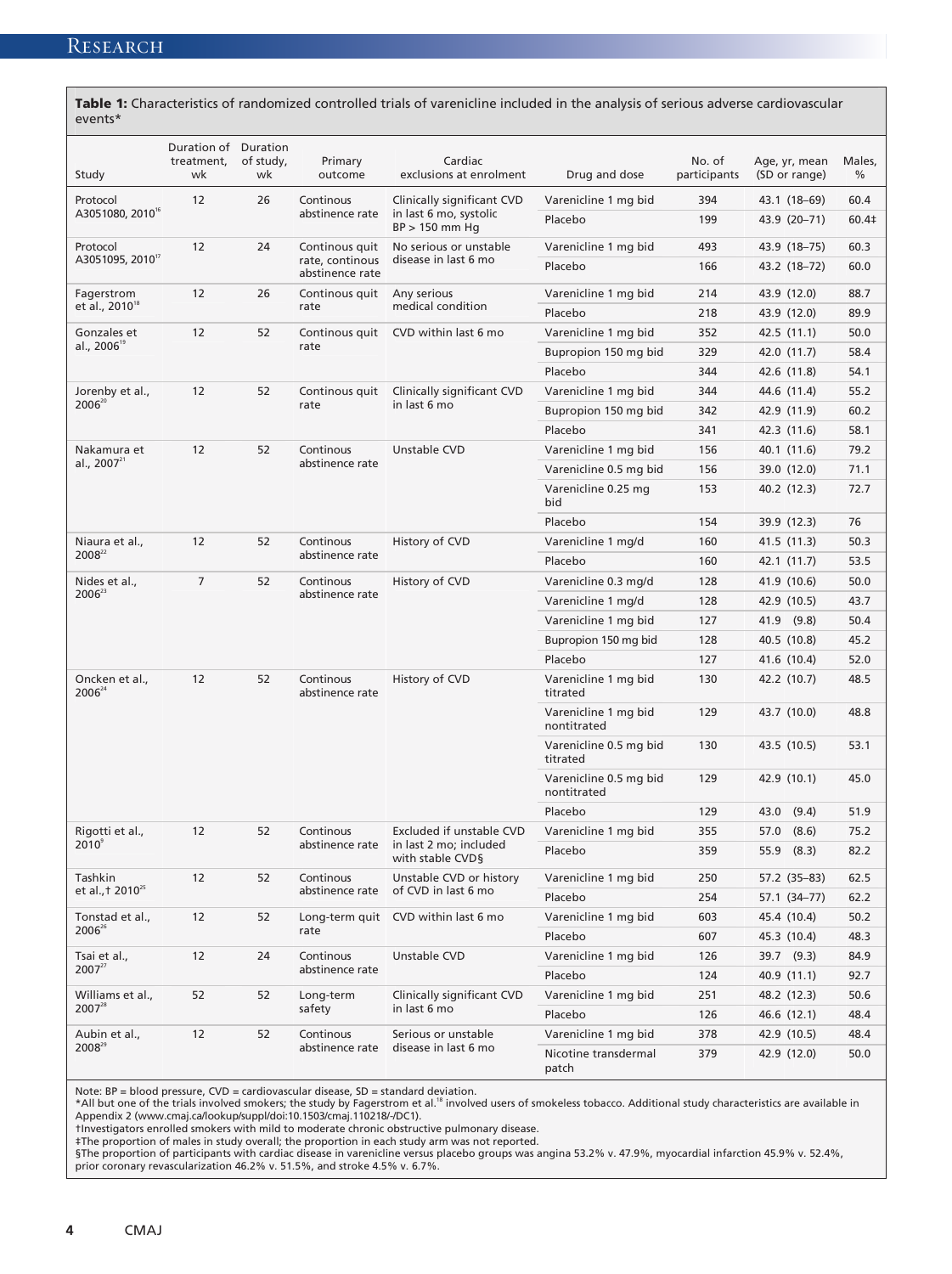$arm<sup>24</sup>$  and a placebo arm<sup>27</sup>) to as high as 28.6% (in a placebo arm<sup>24</sup>); loss to follow-up was higher in the placebo arm in most of the trials except three, in which it was higher in the varenicline arm.<sup>9,18,27</sup>

Thirteen trials did not use an objective definition of cardiovascular events and evaluated such events as serious if they resulted in hospital admission, disability or death. 16–28 Although the role of adjudication of major clinical events remains unclear, <sup>30</sup> one trial adjudicated cardiovascular events and reported on investigatorreported cardiovascular events that did not reach the threshold for adjudication. <sup>9</sup> All of the included trials reported on mortality. 9,16–28 Data on adverse cardiovascular events and mortality are shown in Appendix 4 (available at www.cmaj.ca /lookup/suppl/doi:10.1503/cmaj.110218/-/DC1).

#### **Risk of serious adverse cardiovascular events and death**

The meta-analysis showed a significantly increased risk of serious adverse cardiovascular events associated with varenicline compared with placebo (Peto OR 1.72, 95% CI 1.09–2.71;  $I^2 = 0\%$ ) (Figure 2).<sup>9,16–28</sup>

Only five trials reported deaths (7/4908 in the varenicline group v. 7/3308 in the placebo group. 9,19,21,25,26 This precluded any pooling of such sparse data in a meta-analysis.

#### **Sensitivity analyses**

Sensitivity analyses $9,16-28$  using the reciprocal of the treatment arm with a continuity correction (fixed Mantel–Haenszel OR 1.67, 95% CI 1.06–2.64) or without a continuity correction (fixed Mantel–Haenszel OR 1.77, 95% CI 1.09–2.88) showed results similar to those of the primary analysis (Table 3). The sensitivity analysis in which we included data for active comparators (nicotine replacement therapy in the open-label trial <sup>29</sup> and bupropion in two placebo-controlled trials<sup>19,20</sup>) showed results similar to those of the the primary analysis (Peto OR 1.67, 95% CI 1.07–2.62). 9,16–29 When we excluded the most influential trial (which involved participants with stable cardiovascular disease), <sup>9</sup> the results were also similar to those of the primary analysis (Peto OR 2.54, 95% CI  $1.26-5.12$ ).<sup>16-28</sup> The same was true when we included investigator-reported cardiovascular events from a trial that did not meet the threshold for adjudication<sup>9</sup> (Peto OR 1.91, 95% CI 1.25–2.94) 9,16–28 (Table 3).

In the sensitivity analysis in which we excluded data for varenicline doses less than 1 mg twice daily, the results were again similar to those of the primary analysis (Peto OR 1.76, 95% CI 1.11–2.77).<sup>9,16–20,22,25–28</sup> The data from the treatment arms that used lower doses (0.5 mg

| Table 2: Risk-of-bias assessment of randomized controlled trials (RCTs) of varenicline included in the<br>analysis of serious adverse cardiovascular events* |                                    |                                       |                                                          |                                                                  |                                                       |  |  |  |
|--------------------------------------------------------------------------------------------------------------------------------------------------------------|------------------------------------|---------------------------------------|----------------------------------------------------------|------------------------------------------------------------------|-------------------------------------------------------|--|--|--|
| Study                                                                                                                                                        | Adequate<br>sequence<br>generation | Adequate<br>allocation<br>concealment | Adequate<br>blinding of<br>personnel and<br>participants | Adequate<br>reporting of<br>withdrawals and<br>loss to follow-up | Adequate<br>reporting of<br>serious adverse<br>events |  |  |  |
| <b>Double-blind RCTs</b>                                                                                                                                     |                                    |                                       |                                                          |                                                                  |                                                       |  |  |  |
| Protocol A3051080 <sup>16</sup>                                                                                                                              | Unclear                            | Unclear                               | Yes                                                      | Yes                                                              | Yes                                                   |  |  |  |
| Protocol A3051095 <sup>17</sup>                                                                                                                              | Unclear                            | Unclear                               | Yes                                                      | Yes                                                              | Yes                                                   |  |  |  |
| Fagerstrom et al. <sup>18</sup>                                                                                                                              | Yes                                | Yes                                   | Yes                                                      | Yes                                                              | Yes                                                   |  |  |  |
| Gonzales et al. <sup>19</sup>                                                                                                                                | Yes                                | Yes                                   | Yes                                                      | Yes                                                              | Yes                                                   |  |  |  |
| Jorenby et al. <sup>20</sup>                                                                                                                                 | Yes                                | Yes                                   | Yes                                                      | Yes                                                              | Yes                                                   |  |  |  |
| Nakamura et al. <sup>21</sup>                                                                                                                                | Yes                                | Yes                                   | Yes                                                      | Yes                                                              | Yes                                                   |  |  |  |
| Niaura et al. $^{22}$                                                                                                                                        | Yes                                | Yes                                   | Yes                                                      | Yes                                                              | Yes                                                   |  |  |  |
| Nides et al. $^{23}$                                                                                                                                         | Yes                                | Yes                                   | Yes                                                      | Yes                                                              | Yes                                                   |  |  |  |
| Oncken et al. <sup>24</sup>                                                                                                                                  | Unclear                            | Unclear                               | Yes                                                      | Yes                                                              | Yes                                                   |  |  |  |
| Rigotti et al. <sup>9</sup>                                                                                                                                  | Yes                                | Yes                                   | Yes                                                      | Yes                                                              | Yes                                                   |  |  |  |
| Tashkin et al. <sup>25</sup>                                                                                                                                 | Unclear                            | Unclear                               | Yes                                                      | Yes                                                              | Yes                                                   |  |  |  |
| Tonstad et al. <sup>26</sup>                                                                                                                                 | Yes                                | Yes                                   | Yes                                                      | Yes                                                              | Yes                                                   |  |  |  |
| Tsai et al. $^{27}$                                                                                                                                          | Yes                                | Yes                                   | Yes                                                      | Yes                                                              | Yes                                                   |  |  |  |
| Williams et al. <sup>28</sup>                                                                                                                                | Unclear                            | Unclear                               | Yes                                                      | Yes                                                              | Yes                                                   |  |  |  |
| <b>Open-label RCT</b>                                                                                                                                        |                                    |                                       |                                                          |                                                                  |                                                       |  |  |  |
| Aubin et al. <sup>29</sup>                                                                                                                                   | Yes                                | Unclear                               | Yes                                                      | Yes                                                              | Yes                                                   |  |  |  |
| *Details of the methodology of the studies are available in Appendix 3 (www.cmaj.ca/lookup/suppl/doi:10.1503/cmaj.110218/-/DC1).                             |                                    |                                       |                                                          |                                                                  |                                                       |  |  |  |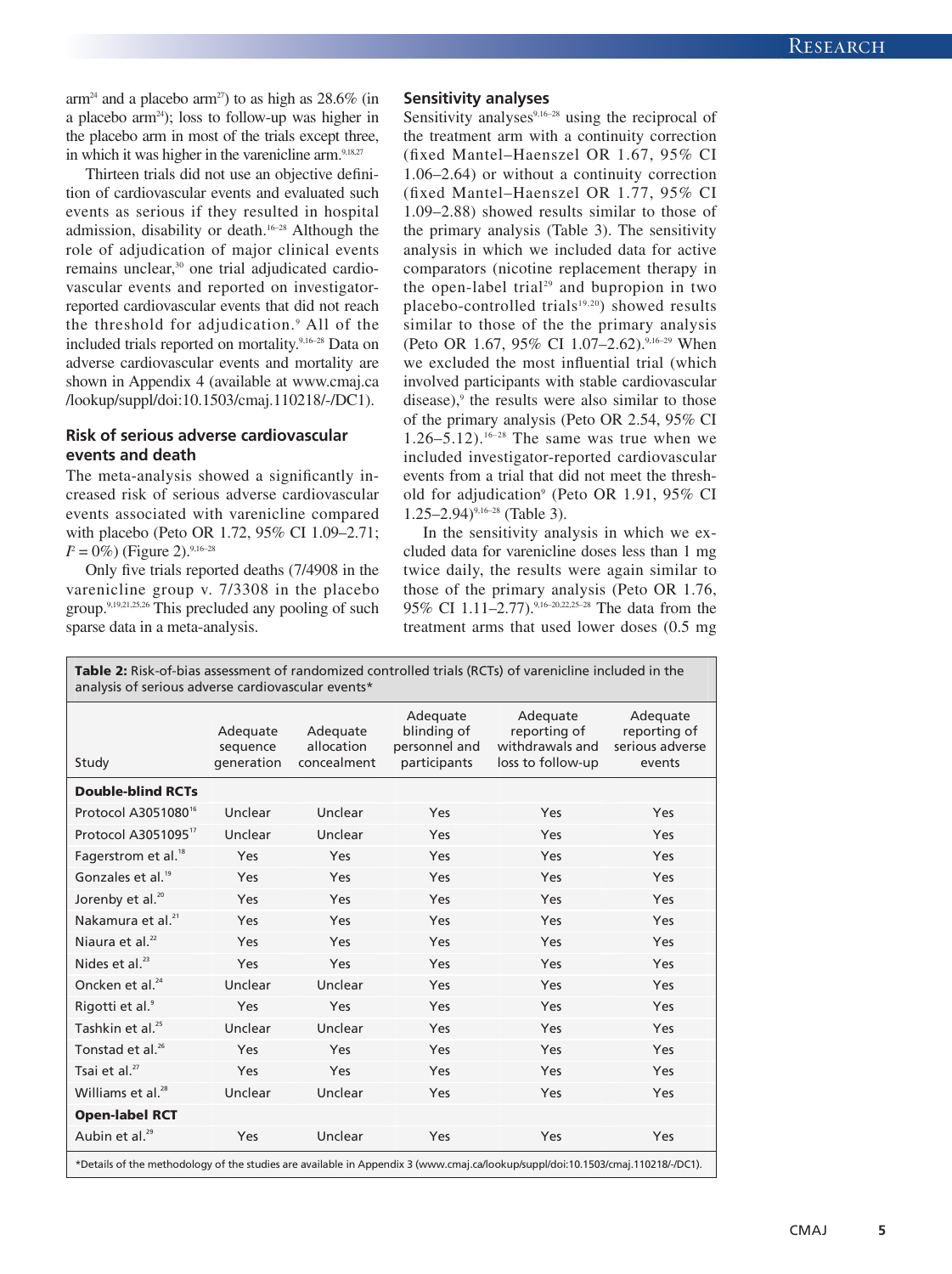twice daily, 0.3 mg/d and 0.25 mg twice daily) were too sparse to be pooled in a meta-analysis.

Only five trials reported on specific outcomes of myocardial infarction, stroke and cardiovascular-related death;<sup>9,19,22,25,28</sup> the sensitivity analysis of these limited data yielded a Peto OR of 1.80 (95% CI 0.83–3.91) which did not reach statistical significance.

There was no evidence of publication bias for

the primary outcome (see the funnel plot in Appendix 5, available at www.cmaj.ca/lookup /suppl/doi:10.1503/cmaj.110218/-/DC1).

#### **Interpretation**

The use of varenicline among tobacco users was associated with a 72% increased risk of serious adverse cardiovascular events. The robustness of

|                                 | Cardiovascular<br>events, n/N |                          | Weight, |                       | Increased<br>Decreased<br>risk with<br>risk with |
|---------------------------------|-------------------------------|--------------------------|---------|-----------------------|--------------------------------------------------|
| Study                           | Varenicline                   | Placebo<br>$\frac{0}{0}$ |         | Peto OR (95% CI)      | varenicline<br>varenicline                       |
| Protocol A305108016             | 1/394                         | 0/199                    | 1.2     | 4.50 (0.07-285.96)    |                                                  |
| Protocol A305109517             | 1/493                         | 0/166                    | 1.0     | 3.81 (0.04-347.82)    |                                                  |
| Fagerstrom et al. <sup>18</sup> | 0/214                         | 1/218                    | 1.4     | $0.14(0.00 - 6.95)$   |                                                  |
| Gonzales et al. <sup>19</sup>   | 2/352                         | 2/344                    | 5.4     | $0.98(0.14 - 6.97)$   |                                                  |
| Jorenby et al. <sup>20</sup>    | 1/344                         | 1/341                    | 2.7     | $0.99(0.06 - 15.88)$  |                                                  |
| Nakamura et al. <sup>21</sup>   | 1/465                         | 0/154                    | 1.0     | 3.79 (0.04-352.44)    |                                                  |
| Niaura et al. <sup>22</sup>     | 2/160                         | 0/160                    | 2.7     | 7.44 (0.46-119.40)    |                                                  |
| Nides et al. $23$               | 1/383                         | 0/127                    | 1.0     | 3.79 (0.04-352.09)    |                                                  |
| Oncken et al. <sup>24</sup>     | 2/518                         | 0/129                    | 1.7     | $3.49(0.11 - 112.44)$ |                                                  |
| Rigotti et al. <sup>9</sup>     | 25/355                        | 20/359                   | 57.3    | $1.28(0.70 - 2.34)$   |                                                  |
| Tashkin et al. <sup>25</sup>    | 5/250                         | 2/254                    | 9.4     | 2.42 (0.55-10.74)     |                                                  |
| Tonstad et al. <sup>26</sup>    | 4/603                         | 0/607                    | 5.4     | 7.48 (1.05-53.20)     |                                                  |
| Tsai et al. <sup>27</sup>       | 1/126                         | 0/124                    | 1.4     | 7.27 (0.14 - 366.57)  |                                                  |
| Williams et al. <sup>28</sup>   | 6/251                         | 1/126                    | 8.3     | $2.40(0.49 - 11.67)$  |                                                  |
| Overall                         | 52/4908                       | 27/3308                  | 100.0   | $1.72(1.09-2.71)$     |                                                  |
| Heterogeneity: $I^2 = 0\%$      |                               |                          |         |                       | 0.2<br>5<br>0.05<br>20                           |
|                                 |                               |                          |         |                       | Peto OR (95% CI)                                 |

Figure 2: Meta-analysis of double-blind placebo-controlled randomized trials of the risk of serious adverse cardiovascular events associated with the use of varenicline. An odds ratio (OR) greater than 1.0 indicates an increased risk of a serious adverse cardiovascular **event. CI = confidence interval.**

| Table 3: Sensitivity analyses for the outcome of serious adverse cardiovascular events*                                                                                                                                        |                      |                |                           |         |                     |  |  |  |
|--------------------------------------------------------------------------------------------------------------------------------------------------------------------------------------------------------------------------------|----------------------|----------------|---------------------------|---------|---------------------|--|--|--|
|                                                                                                                                                                                                                                | Statistical<br>model | No. of RCTs    | Group; no. of events, n/N |         |                     |  |  |  |
| Sensitivity analysis                                                                                                                                                                                                           |                      |                | Varenicline               | Control | OR (95% CI)         |  |  |  |
| <b>Placebo comparator</b>                                                                                                                                                                                                      |                      |                |                           |         |                     |  |  |  |
| Reciprocal of the treatment arm size                                                                                                                                                                                           |                      |                |                           |         |                     |  |  |  |
| Continuity correction                                                                                                                                                                                                          | Fixed (MH)           | $14^{9,16-28}$ | 52/4908                   | 27/3308 | $1.67(1.06 - 2.64)$ |  |  |  |
| No continuity correction                                                                                                                                                                                                       | Fixed (MH)           | $14^{9,16-28}$ | 52/4908                   | 27/3308 | $1.77(1.09 - 2.88)$ |  |  |  |
| Use of unadjudicated cardiovascular event<br>data from one trial                                                                                                                                                               | Peto OR              | $14^{9,16-28}$ | 61/4908                   | 29/3308 | $1.91(1.25 - 2.94)$ |  |  |  |
| Exclusion of most influential study                                                                                                                                                                                            | Peto OR              | $13^{16-28}$   | 27/4553                   | 7/2949  | $2.54(1.26 - 5.12)$ |  |  |  |
| Placebo or activet comparator                                                                                                                                                                                                  | Peto OR              | $15^{9,16-29}$ | 52/5286                   | 30/4486 | $1.67(1.07 - 2.62)$ |  |  |  |
| At a control of the control of a set and a set of the control of the control of the control of the control of the control of the control of the control of the control of the control of the control of the control of the con |                      |                |                           |         |                     |  |  |  |

Note: CI = confidence interval, OR = odds ratio, MH = Mantel–Haenszel test, RCT = randomized controlled trial.<br>\*Statistical heterogeneity was /<sup>2</sup> = 0% for all sensitivity analyses. †Bupropion or nicotine replacement therapy.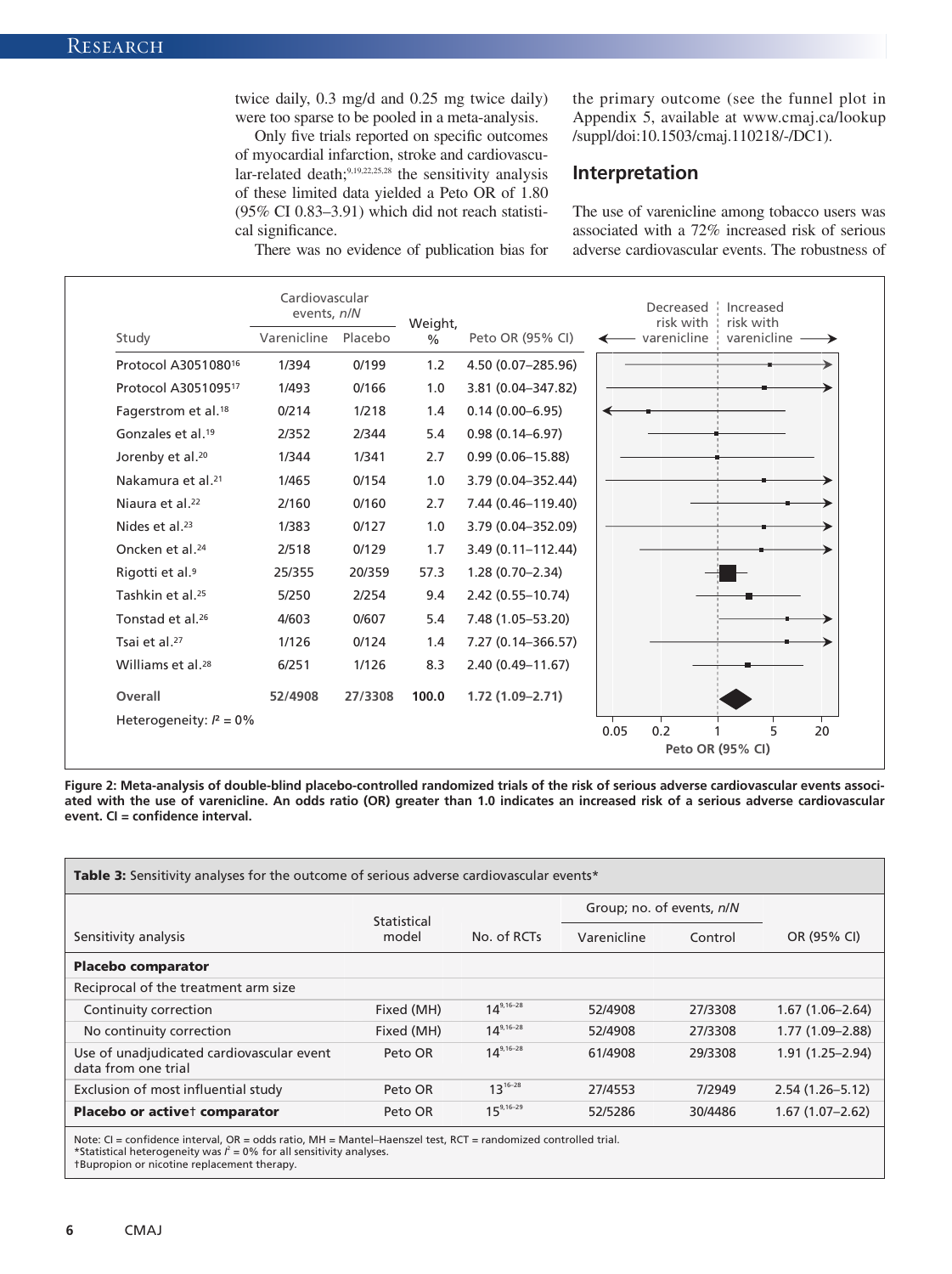the effect size to alternative statistical approaches or comparators in various sensitivity analyses suggests that this safety signal deserves further investigation. Although one can never entirely rule out chance occurrence, there are potential alternative explanations for these findings. One possibility is that the participants in the placebo arms experienced a lower rate of serious adverse cardiovascular events because of failure of randomization. A systematic failure of randomization is unlikely, because the baseline characteristics of the participants were well balanced between groups. However, despite achieving more than twofold higher rates of abstinence in the trials, which should potentially induce a cardiovascular benefit, the participants taking varenicline experienced an increased risk of serious adverse cardiovascular events.

Our finding needs to be interpreted in the context of other studies and the overall benefit–risk profile of varenicline. An earlier pooled analysis of data from clinical trials identified 22 serious ischemic and arrhythmic cardiac adverse events among 3940 patients allocated to receive varenicline compared with 4 such events among 1209 patients allocated to receive placebo (2.32 per 100 patient exposure-years for varenicline v. 1.63 per 100 patient exposure-years for placebo after accounting for differences in exposure). 5 Our meta-analysis extends the findings of this analysis: including the data from those studies plus the data from several other published studies, we found three times the number of serious adverse cardiovascular events among participants in the varenicline group (61/4908 for varenicline v. 29/3308 for placebo).

Varenicline increases the chances of a successful quit attempt by twofold compared with unassisted smoking cessation. <sup>1</sup> However, at the population level, most smokers quit unassisted.<sup>31</sup> The number needed to treat with varenicline for one additional person to successfully quit smoking is estimated to be 10  $(95\% \text{ CI } 8-13).$ <sup>1</sup> Assuming a baseline risk of serious adverse cardiovascular events of 5.57% per year (among smokers with stable cardiovascular disease), <sup>9</sup> the number needed to harm (the number needed to cause one additional serious cardiovascular event) with varenicline is estimated to be 28 (95% CI 13 to 213) per year. The risk of additional serious adverse events associated with varenicline use includes the potential for serious neuropsychiatric symptoms such as depressed mood, agitation and suicidal thoughts. <sup>32</sup> These additional risks associated with varenicline have resulted in a boxed warning (the highest level of FDA warning) in the medication guide and a Risk Evaluation and Mitigation Strategy for

varenicline in the United States. <sup>32</sup> All smoking cessation therapies are approved for short-term use. Long-term efficacy and safety data are lacking for all currently approved therapies, including bupropion.

#### **Limitations**

The limitations of our meta-analysis stem mainly from the quality of reported summary data. The trials enrolled different populations, evaluated different doses of varenicline and had different lengths of follow-up and proportions lost to follow-up. Our estimates are imprecise owing to the low event rates. None of the trials was adequately powered to detect individual differences in cardiovascular events. Although the included trials were double blinded, differences in ascertainment mediated by the cardiac symptoms of nicotine withdrawal is possible. In the absence of source data, we could not assess for potential blinding failure, blinding biases or differences in ascertainment, or determine whether these events were immediate or delayed. <sup>33</sup> The cardiovascular events were not prespecified. Thus, we could not determine whether the diagnoses were clinical diagnoses or confirmed by established diagnostic criteria. Finally, the applicability of our findings to smokers with unstable cardiovascular disease remains uncertain because these people were excluded from the trials.

#### **Conclusion**

Our meta-analysis raises safety concerns about the potential for an increased risk of serious adverse cardiovascular events associated with the use of varenicline among tobacco users. Despite the limitations of our analysis, our findings have potential regulatory and clinical implications. Drugs that receive priority review have limited safety data at the time of approval. <sup>34</sup> The initial safety signal regarding cardiovascular events in people using varenicline was not followed up by an adequately powered safety trial. Until such trials are conducted, clinicians should carefully balance the risk of serious cardiovascular events and serious neuropsychiatric adverse events associated with varenicline use against the known benefits of the drug on smoking cessation.

#### **Addendum**

At the time of publication, the FDA announced the addition of a warning to the product label of Chantix (varenicline) about the small, increased risk of certain adverse cardiovascular events associated with the use of varenicline among smokers with cardiovascular disease.<sup>35</sup>